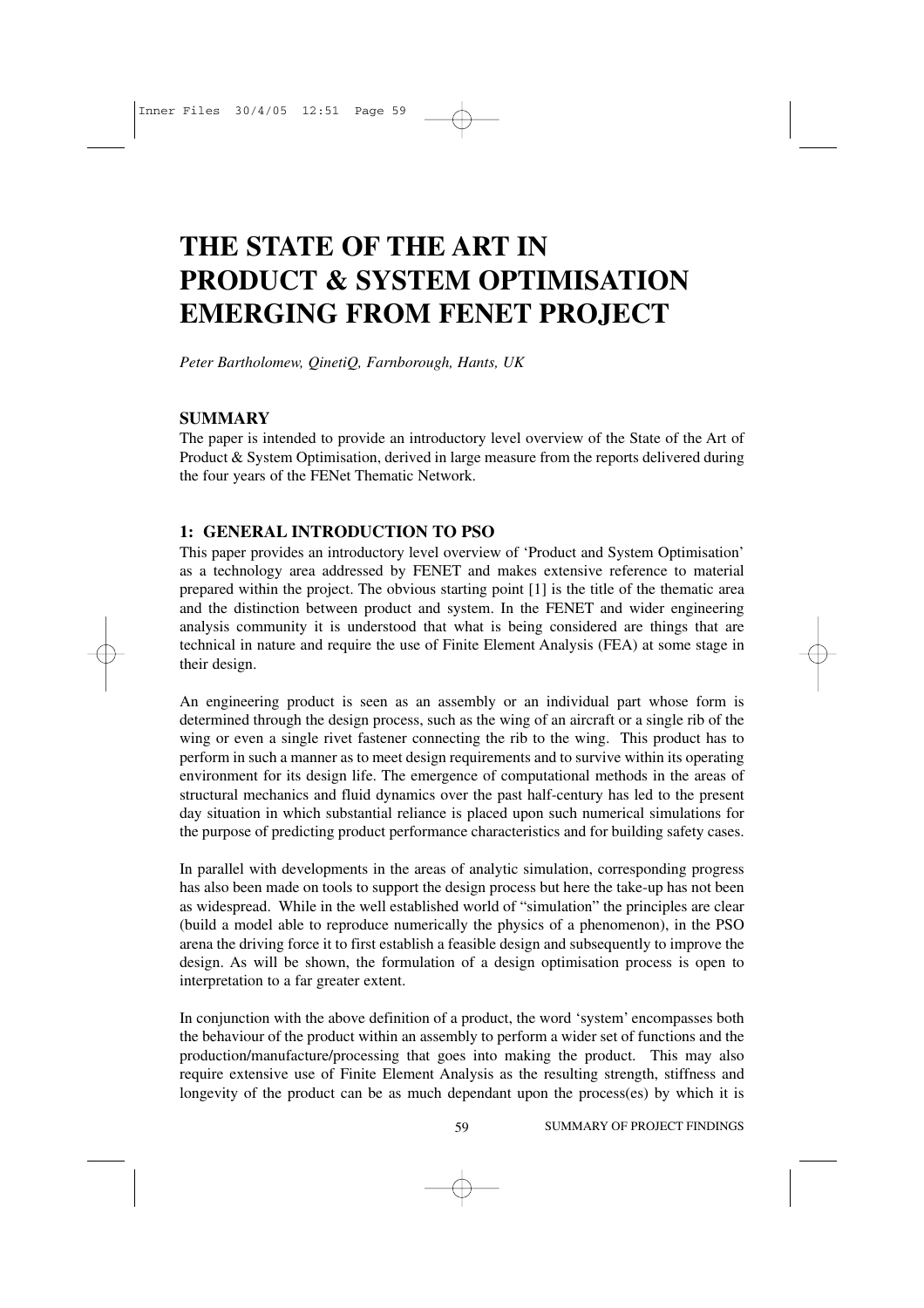made, as upon the design itself. Most of these complex processes are Multi-Physics and their optimisation goals are multi-criteria.

What the PSO thematic area within FENet sought to achieve was firstly to investigate the methodologies that are currently available for PSO and secondly to review the range of applicability for each method and, if possible, to define which techniques are best suited to any given circumstances.

In section 2 of this paper, PSO is placed in a historical context by reviewing the development of the subject, structural optimisation in particular, up to the point of the widespread availability of digital computer resources. The section also introduces a classification of the forms design optimisation problems might take. Section 3 is more mathematical in nature and provides a basic introduction to the techniques of optimisation traditionally referred to as mathematical programming.

The central element of this State of the Art Review is to be found in section 4 which links the optimisation strategies in widespread use to the forms of design problems introduced in section 2. Finally the emerging role of process integration frameworks is discussed in section 5.

# *2***: OVERVIEW OF DESIGN OPTIMISATION**

# A HISTORICAL CONTEXT

The concept of structural optimisation, in particular, is not new. Galileo [2] attempted to determine optimal shape of a variable depth beam, despite the fact that it was only during the following century that Parent [3] and Lagrange independently identified the significance of the neutral axis in bending theory of beams and so were able analyse the loaded beam correctly.

A major theoretical advance was made by Maxwell [4] in 1869, establishing a theorem showing that, for fully-stressed layouts of pin-jointed frames under a single applied load case, the following must hold:

$$
\sum_{\text{tension}\atop\text{members}}\ell_i\overline{\sigma}_i^t - \sum_{\text{compression}\atop\text{members}}\ell_i\overline{\sigma}_i^c = \text{constant},
$$

where  $\ell_i$  represents the lengths of the bars and  $\overline{\sigma}_i^i$ ,  $\overline{\sigma}_i^c$  are the values of the maximum allowable stresses in tension and compression respectively. This theorem may be used to show that equivalence, in terms of mass, of alternative layouts such as those shown in figure 1.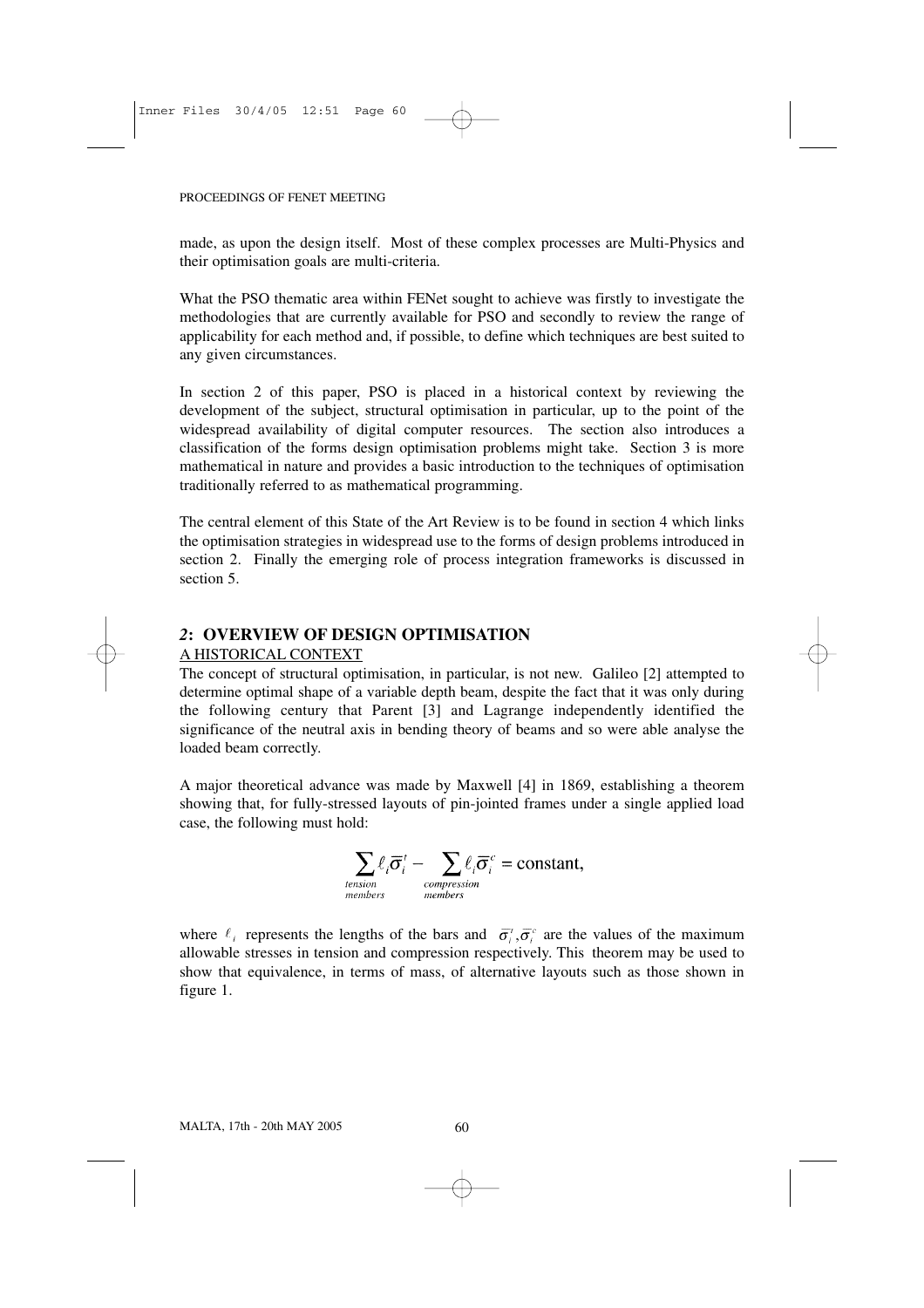

*Figure 1: Alternative optimum layout for pin-jointed truss*

Even now, this arbitrariness in the structural form of the optimum design has implications for those developing or using both shape and topology optimisers.

In 1904 Michell [5] developed the idea to generate families of solutions featuring orthogonal arrays of pin-joined bars such as the rather elegant arch shown in figure 2 below. This structure still provides a useful benchmark problem for modern-day topology optimisers. It is also of interest to note that the arch forms a mechanism and would not meet any criterion requiring a robust design.



*Figure 2 Example of Michelle structure*

By the time of the Second World War, the design of light alloy compression structures was of interest and Cox *et al* developed solutions to various aeronautics problems [6], later published within a volume of the ESDU data sheets.

Optimisation studies at that time could be characterised as addressing structures of generic interest which may be described by sets of closed-form equations, so allowing the optimum to be determined by assuming the simultaneous solution of constraint equations as equalities.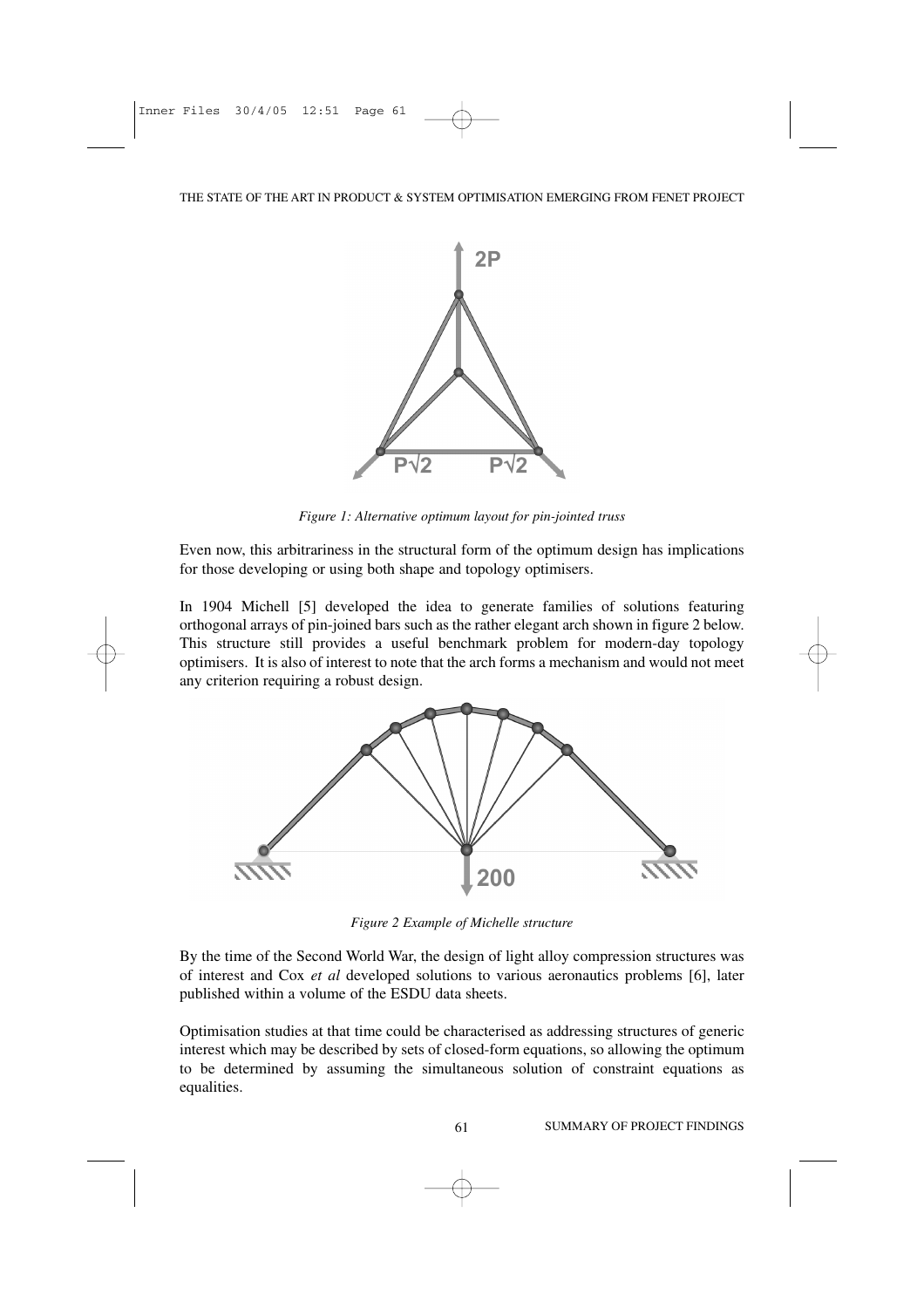For example, in the case of a P compression strut, figure 3, buckling is governed by the following equations: Thickness t Euler buckling  $\sigma_e = \frac{\pi^2 E}{8 \rho^2} (D^2 + t^2) \ge \sigma$ Diameter<sub>D</sub> Local buckling  $\sigma_c = \frac{0.4Et}{D_0} \ge \sigma$ where  $\sigma = \frac{P}{\pi Dt}$ 

from which the diameter *D* and wall thickness *t* may be determined *Figure 3: Compression strut*

Razani [7], however, showed that the strategy of simultaneously satisfying stress constraints to optimise a structure for strength was flawed when more than one load case is present. The exclusion of an explicit objective function for the optimisation, be it mass or cost, makes sub-optimal designs inevitable and any modern 'maximum compliance' approach to topology design is also vulnerable to similar problems.

The state of the art was to change totally during the 1960s with the advent and increasingly widespread availability of the digital computer. Numerical optimisation methods were also developed, under the name of Mathematical Programming [8], to support the Operations Research community. At the same time, the finite element method was being developed, not least by Zienkiewicz and his team at Swansea [9]. By the time of the 1972 conference on the Optimisation of Structural Design [10] held in Swansea, a surprisingly large range of issues of current interest were under consideration including the treatment of discrete variables and design for reliability.

During the 1960s, Schmit had advocated that structural design optimisation problems should be formulated and solved using mathematical programming methods in combination with the finite-element method. Despite this, even by 1974, he reported that "large-scale structural optimisation capabilities developed by combining finite element structural analysis with mathematical programming algorithms have required long running times to optimise problems that are only of modest proportions" [11,12] and observed that "some investigators had abandoned the generality of the mathematical approach to renew effort on fully-stressing concepts and optimality criteria methods".

By the time the NATO ASI on Structural Optimisation [13] was held in Liège in 1980, however, Petiau was able to report a decade of optimisation applications at Dassault built round the use of Elfini. An increasingly multidisciplinary content was becoming evident with both 2D aerodynamic shape optimisation and aeroelastic considerations appearing. Sobieski introduced issues of software architecture and user interaction in the chapter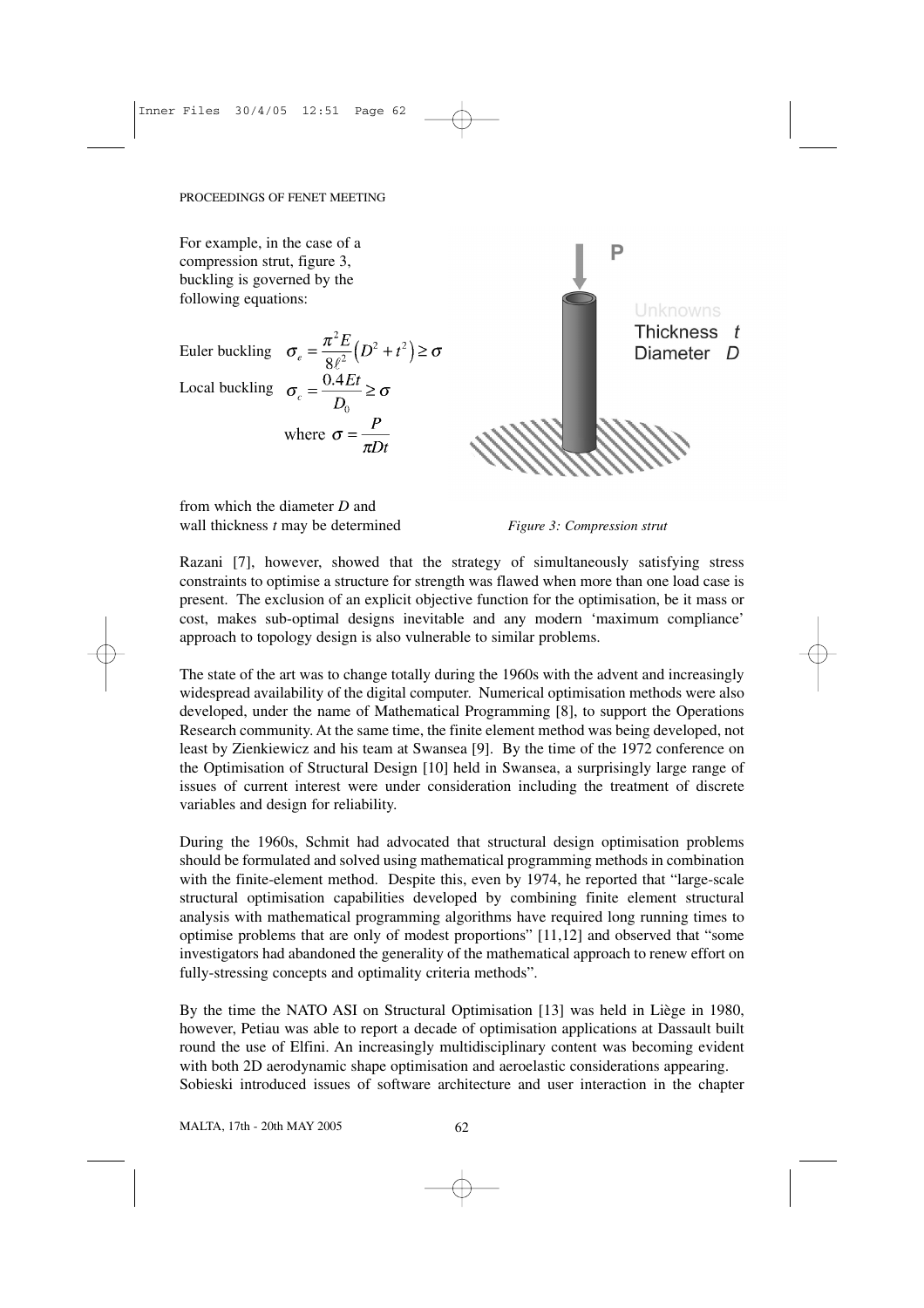'Black-box to programming system'. The following year saw the launch of the RAE program STARS as a commercially available optimisation system [14,15], targeting the design of aerospace structures. The system was interfaced to external finite-element codes, NASTRAN in particular, with modules scheduled through the use of a special purpose script known as the 'command data file'. In recent years, the issue of Process Integration has become a major area of development with a range of commercial frameworks now available to provide graphical interfaces for the definition and execution of linked simulation tools.

Certainly the methods which found early applications for large-scale structural optimisation tended to address highly-idealised design problems, amenable to solution with very few function evaluations. Only in recent years has it become feasible to contemplate the use of methods such as genetic algorithms or Monte Carlo methods for robust design, which may require 1000s of simulation runs.

## B FENET PERSPECTIVE

A survey of the members of the FENET network revealed, as expected, that all commercial companies who used FEA did so for the main purpose of improving their products in some way. This desire led them to use some form of product improvement process. From the responses to the survey it was clear that there are as many processes for product improvement as there are products. Indeed it appears that whilst FEA is a very definite process based on the unchanging laws of mechanics, the user's only choice is which FEA package to use, the range of formulations of design problems for Product and System Optimisation (PSO) is very wide and the solution techniques are even less prescribed.

It is almost certain that the full scope of the problem posed by the development of meaningful products lies well beyond the capacity of any computational process. The problem must therefore be reduced either by partitioning design decisions relating to the definition of the product so that they are determined at a lower level by the need to meet performance goals arising from different disciplines or by applying prior knowledge to reduce the number and complexity of design freedoms.

# C FORMS OF DESIGN OPTIMISATION

Design optimisation may be generally seen as the search for a product that is 'better' in some way than those already existing. To achieve this, the designer needs to have in mind a set of potential forms that his product might take, together with any requirements that it must satisfy and the measures of performance that he may use to discriminate between alternatives to determine which he may consider 'best'. To apply an optimisation strategy, these alternatives need to be characterised by a set of parameters.

There were four distinct forms of optimisation identified within an early FENet report [1] as applicable to the structural form of a product. Each one tends to require a different solution strategy. The forms of optimisation are described below in order of increasing generality. In a given design situation any combination of these forms can be present, together with further properties not related to the geometric form of the product.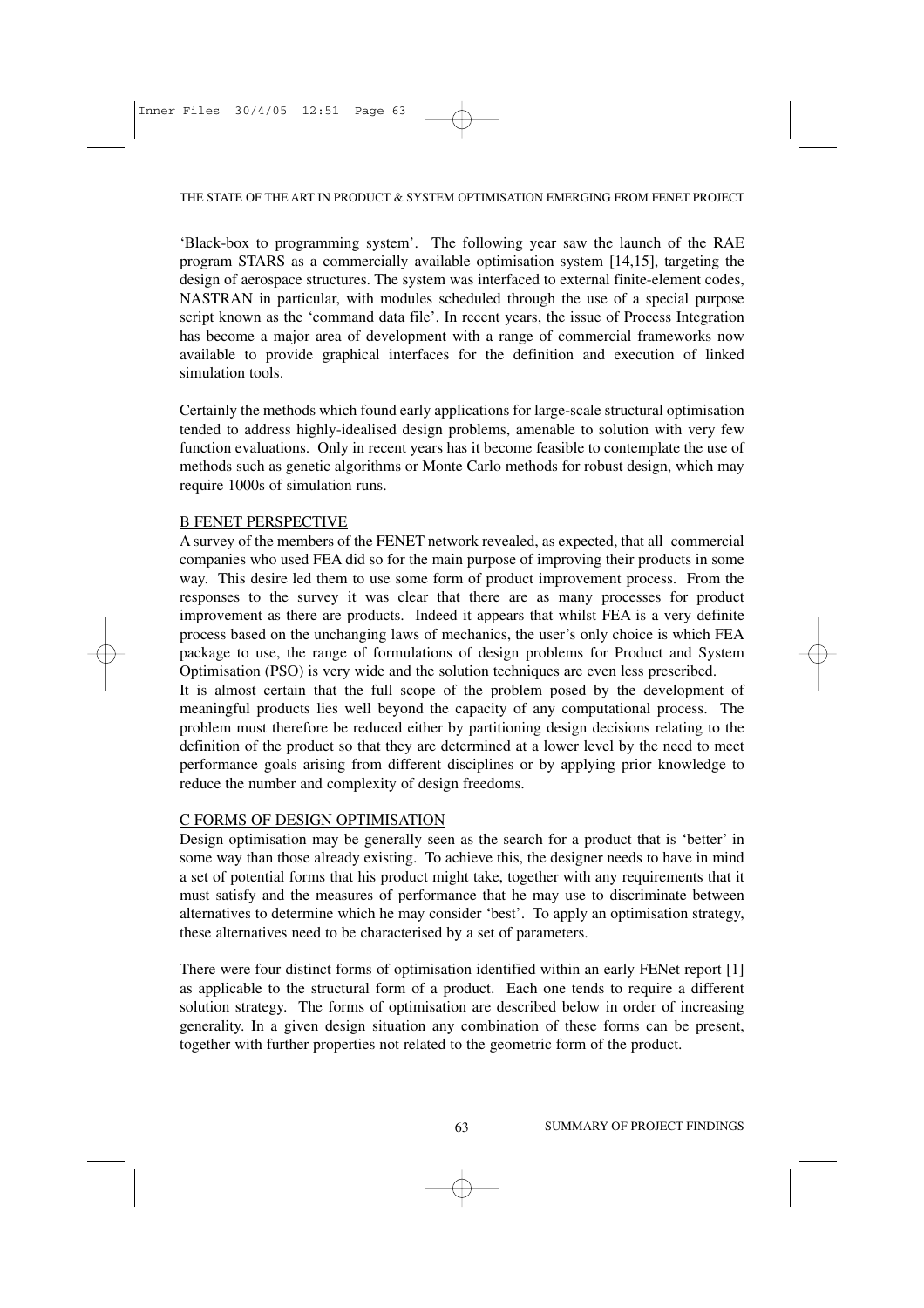## i) SIZE OPTIMISATION.

The structure is defined by a series of sizes and dimensions. Combinations of these sizes and dimensions are sought that achieve the optimisation criteria. There are two major categories of problems in size optimisation.

Firstly, it is discrete structures, including pin- and rigid-jointed structures, that have received to most attention over the last forty years. A structural layout is defined and its loads and support conditions are prescribed. The sizes of the members are adjusted according to the optimisation goal(s). If member sizes are allowed go to zero then they are unnecessary and a much reduced structure can be produced with changed topology, this situation is sometimes called layout optimisation.

Socondly, continuum structures including aircraft style structures such as wing layouts comprising spars and ribs, stiffened panels and carbon fibre laminates have olso received considerable study. The structure can be describes as series of sizes or parameters, such at stiffener pitch, skin thickness and ply-angle. Optimisation techniques are then used to find the combination of design variables that give a minimum weight design subject to a variety of constraints.

# ii) SHAPE OPTIMISATION

Structural shape optimisation comes in two distinct forms, one where there is some small region of detail than needs to be sculpted such that the maximum local stress is minimised; this is referred to as local shape optimisation. Secondly the whole profile of a structure can be investigated to determine what is best; this is referred to as global shape optimisation.

With local shape optimisation the topology of the structure is known and there is some aspect of detail that is giving rise to a high stress, such as a fillet or a notch. The object of shape optimisation is to find the best shape that will have the best stress outcome.

Shape is not only of interest to the structural designer. It is also the principal driver for aerodynamic or hydrodynamic design optimisation. Here the objective is likely to be the minimisation of drag, combined with requirements for the generation of lift.

# iii) TOPOGRAPHY OPTIMISATION

This is the least studied form of structural optimisation. In its simplest form it can be the drape of a shell surface in space that best meets the design criteria. This is an interesting area of development that can be applied to the design of stadium roofing and other tent-like structures.

# iv) TOPOLOGY OPTIMISATION.

Topology optimisation exists where the actual form of the structure is unknown in advance. Only the spatial extent in which the structure is to exist may be known, together with the optimality criteria and design constraints that are to be applied.

# v) NON-GEOMETRIC OPTIMISATION

Whilst the above categories of design focus upon the geometric form of the product other characteristics may also be of importance. Examples could include damping characteristics, material selection and gains in actively controlled systems.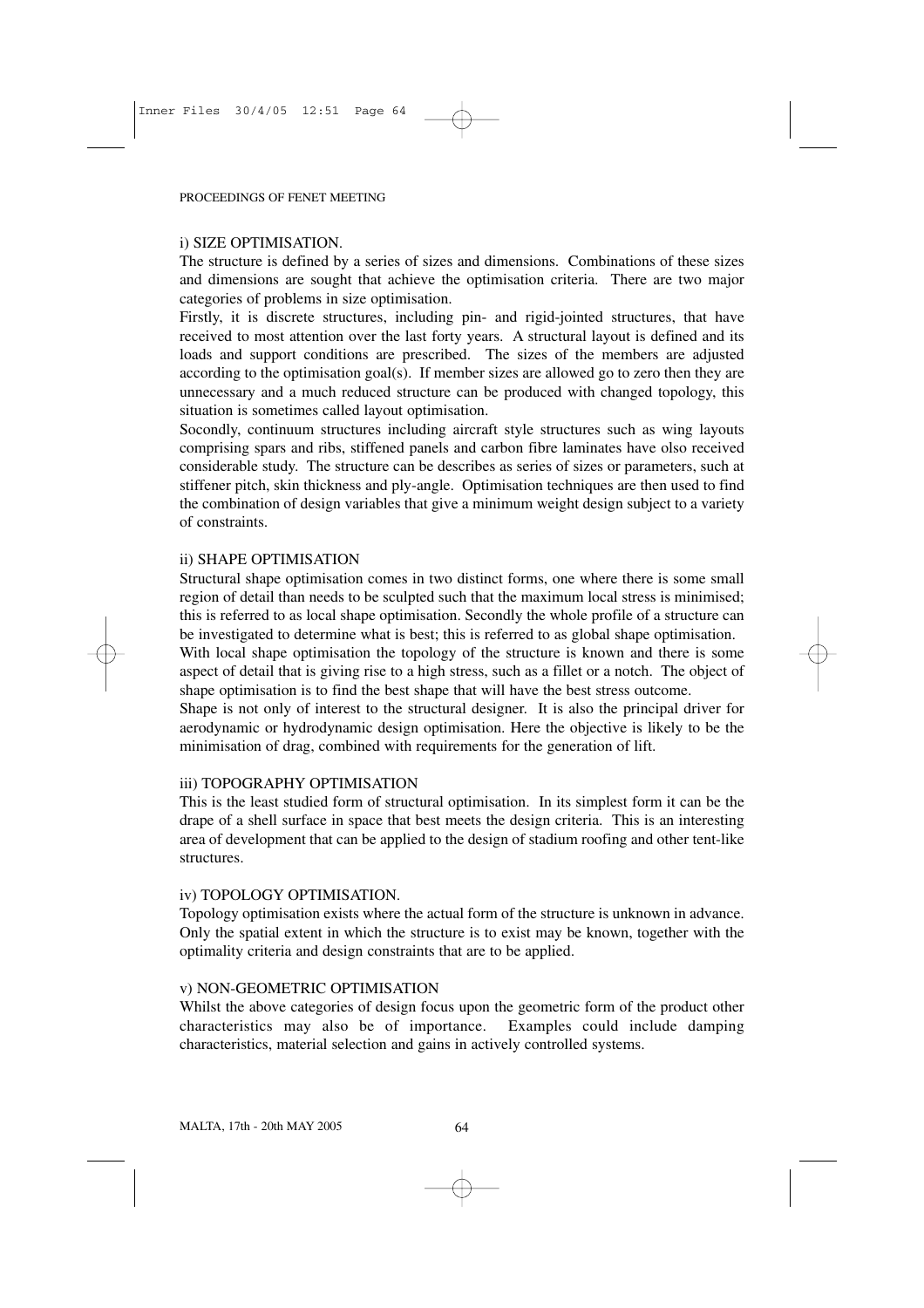## **3: OPTIMISATION THEORY**

Before covering the use of optimisation algorithms in PSO in section 4, it is useful to describe and classify the main optimisation methods. Further detail is provided in a recent FENet report [19].

## A BASIC CONCEPTS

#### I) DESIGN VARIABLES

As discussed above, most engineering systems are defined by a set of quantities that can be modified during the project design. Some of these quantities are kept fixed and consequently are called assigned parameters; conversely the remaining quantities that are variable during the project design, are called design variables, and can be set, from a mathematical point of view, in the vector of design variables

$$
\mathbf{X} = \begin{pmatrix} x_1 & x_2 & \dots & x_n \end{pmatrix}^T
$$

This may be viewed as a vector space in which each point corresponds to a particular design. If there are very few design variables the design may be viewed graphically, as shown in figure 4. The variables may be represented by real numbers where continuous variation is possible or by integers if only discrete options are allowed.

#### ii) CONSTRAINTS

In most common problems, it is necessary to define other requirements which must be satisfied for the design to be considered valid. For instance, in structural optimisation, it will be necessary to check if the structure is strong enough to resist the loads imposed during service, that is  $\sigma \leq \overline{\sigma}$  where  $\overline{\sigma}$  is the maximum admissible stress. In optimisation terms, such conditions are known as constraints.



*Figure 4: Design space showing constraints and contours of the objective function*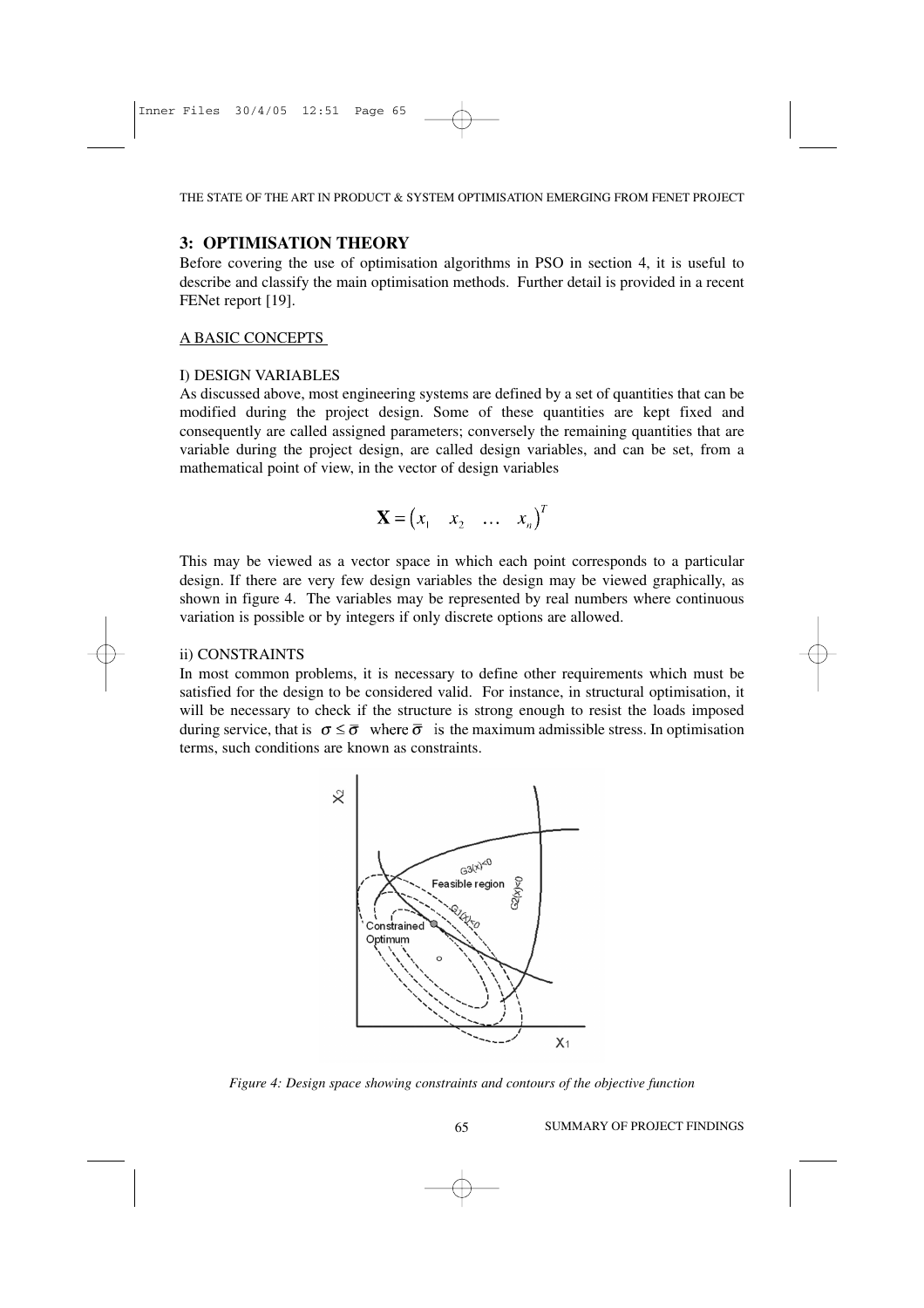Typically, any constraint may be expressed as a function  $g_i(\mathbf{X}) \le 0$ , whose surface  $g_i(\mathbf{X}) = 0$ divides the design space in two regions: one for which  $g_i(\mathbf{X}) \leq 0$  is satisfied, the space of admissible solutions also known as the 'feasible region', and the space of inadmissible solutions for which  $g_i(\mathbf{X}) > 0$ .

## iii) OBJECTIVE FUNCTION

An optimisation methodology aims to find the variant of the designed product that is, in some respects, the best. Generally, the design process will give more than one configuration that satisfies the design requirements. Consequently, it is necessary to have in mind a further criterion by which different configurations may be ranked: this criterion is called the objective function , sometimes known as the fitness function. The choice of the objective function depends on the nature of the optimisation problem; in the turbomachinery, it may be the thermo-fluid-dynamic efficiency, in structural mechanics the weight of the system, in finance the gain, etc.

## iv) OPTIMALITY CONDITIONS

Combining these elements we obtain the generic mathematical formulation of the constrained optimisation problem, namely:

| Find X that maximises/minimises | $f(\mathbf{X})$                    |
|---------------------------------|------------------------------------|
| subject to the constraints      | $g_i(\mathbf{X}) \leq 0, j=1,2m$   |
| and                             | $h_i(\mathbf{X})=0, \quad j=1,2p.$ |

Returning to figure 4, above, we show the objective function as a set of contour lines within a hypothetical design space. In the absence of constraints and assuming the variables are continuous, the optimum is given by the condition

$$
\frac{ff}{fx_i} = 0, \quad i = 1, 2, \dots n.
$$

In the presence of the constraints, the maximum of the function found by the optimisation process reduces and the new optimum satisfies the Kuhn-Tucker necessary conditions:

$$
\frac{\partial f}{\partial x_i} + \sum_{j=1}^m \lambda_j \frac{\partial g_j}{\partial x_i} = 0, \quad i = 1, 2...n,
$$
  

$$
\lambda_j g_j = 0, \quad j = 1, 2...m.
$$

The optimisation problem as illustrated in figure 4 is a non-linear constrained optimisation problem. In the absence of constraints, the problem reverts to an unconstrained problem. A further special case arises if the objective function and constraints are linear in which case the optimisation formulation is described as a linear programming problem. In each case, the simplification results in an optimisation problem which is far easier to solve.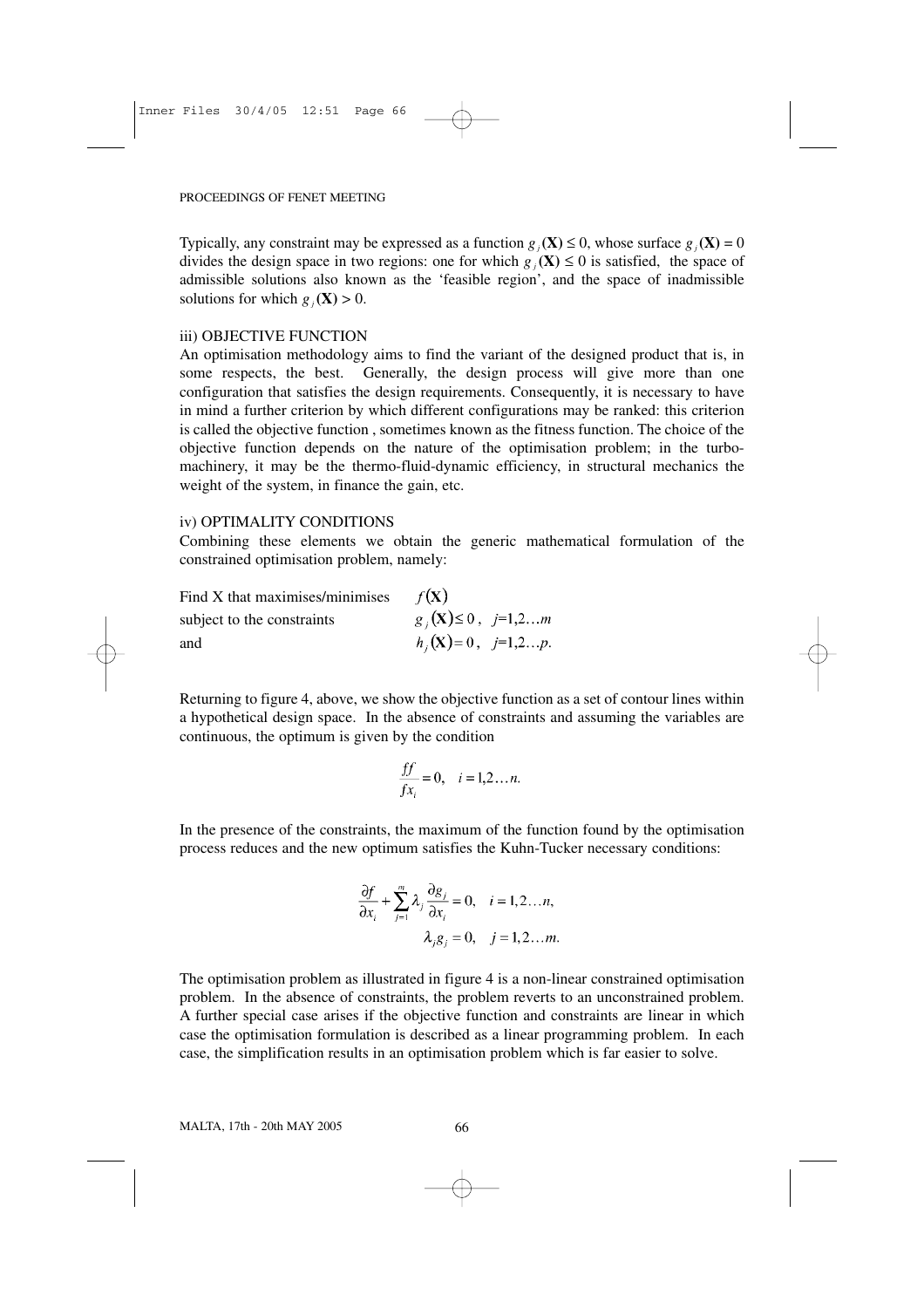## v) MULTI-OBJECTIVE OPTIMISATION

The definition of a single objective function is however not always straight-forward. If, for example, an aerodynamic profile is optimised to minimise drag resistance, the profile found will be a characterised by a near zero lift force, a situation that cannot be accepted by the designer. In such a case, one option is to define an additional objective function, namely lift, to be optimised simultaneously. This form of optimisation, common in the project design, is known as multi-objective optimisation. The classic way to solve this class of optimistion given the two functions  $f_1(\mathbf{X})$  and  $f_2(\mathbf{X})$ , is to combine the objectives by defining the function:

$$
f(\mathbf{X}) = \alpha_1 f_1(\mathbf{X}) = \alpha_2 f_1(\mathbf{X})
$$

where  $\alpha_1$  and EMBED  $\alpha_2$  are constants that define the relative importance of the objectives with respect to one another. This approach does not offer an ideal solution technique for such problems and; for this reason, new algorithms have been developed whose basic feature is the simultaneous optimisation of the objective functions. This avoids the use of a functional to reduce the problem from multi-objective to single-objective (at least in the initial phases of the optimisation, since in the final phases it is possible to select a single fitness function).



*Figure 5: Objective space showing a Pareto-frontier*

In such a case, the objective space provides a useful graphical representation of the problem. Here, each point represents one or more designs plotted against their key performance metrics, rather than the values of design variable that define the product as before. The various designs may be categorised as dominated or non-dominated according to the existence, or otherwise, of a design that is better in all respects to the current design. Ultimately, any performance gain can only be achieved by sacrificing some other objective, this being a defining characteristic of the Pareto frontier (figure 5) that provides a bounding envelope passing through the set of non-dominated solutions.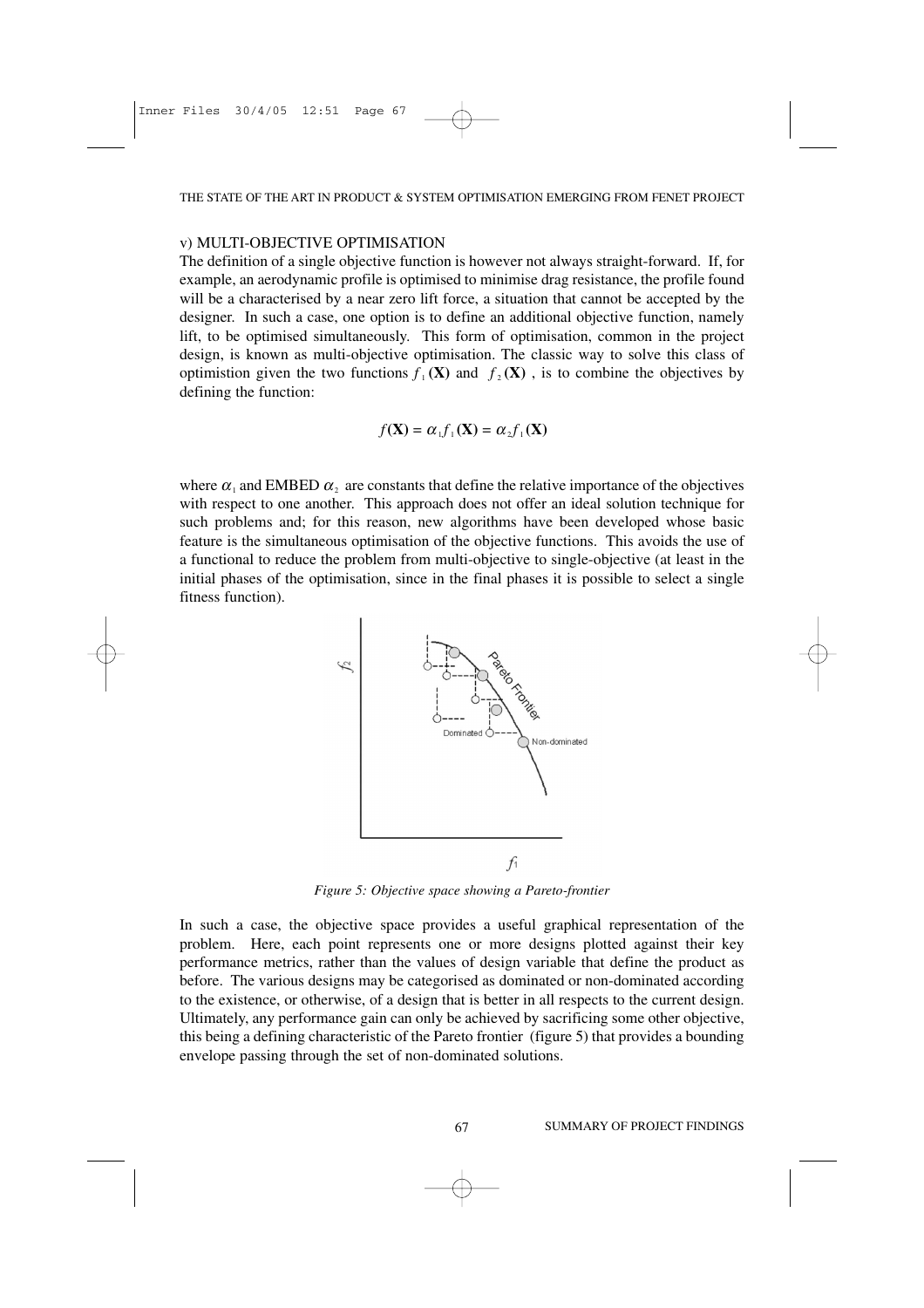# vi) ABSOLUTE AND RELATIVE MAXIMUM

A further consideration of relevance when using optimisation is the possible existence of local optima, such as that shown in figure 6. Many search algorithms will tend to locate the nearest maximum point rather than the absolute maximum. The robustness of an optimisation algorithm relates to the likelihood of it locating the absolute maximum.



*Figure 6: Local versus absolute maxima*

# B CLASSES OF SOLUTION ALGORITHM

i) Gradient based methods (hill climbing)

Such methods are based on the iterative search of an improved point and use the gradient of the function, as calculated in the previous point, to guide the path of the optimisation. The need to know or to be able to approximate the partial derivatives of the objective function and any constraints is a significant requirement of such methods, both in terms of the calculation cost and the implied limitation to continuously variable problems. The simplest method of this class is the method of steepest decent/accent, attributed to Cauchy, which steps in the direction of the gradient.

The best convergence to the optimum is achieved by the Newton method. This uses first and second derivatives of the objective function to form a local quadratic approximation to the objective function. The maximum of the quadratic function is obtained at a single step by setting the gradient vector to zero, resulting in a set of linear equations. The limitation of Newton's method as a practical algorithm is its requirement for second derivatives.

There are several algorithms, like quasi-Newton, BFGS, Powell, SQP, Conjugate Gradient, etc, which accumulate information from gradients, calculated at past steps, to provide approximations to second derivative terms.

Where constraints are present, a sequence of linearly constrained quadratic approximations (SQP) is commonly used although other methods are available. In the extreme case of an optimum defined largely by constraints, a linear approximation to the objective function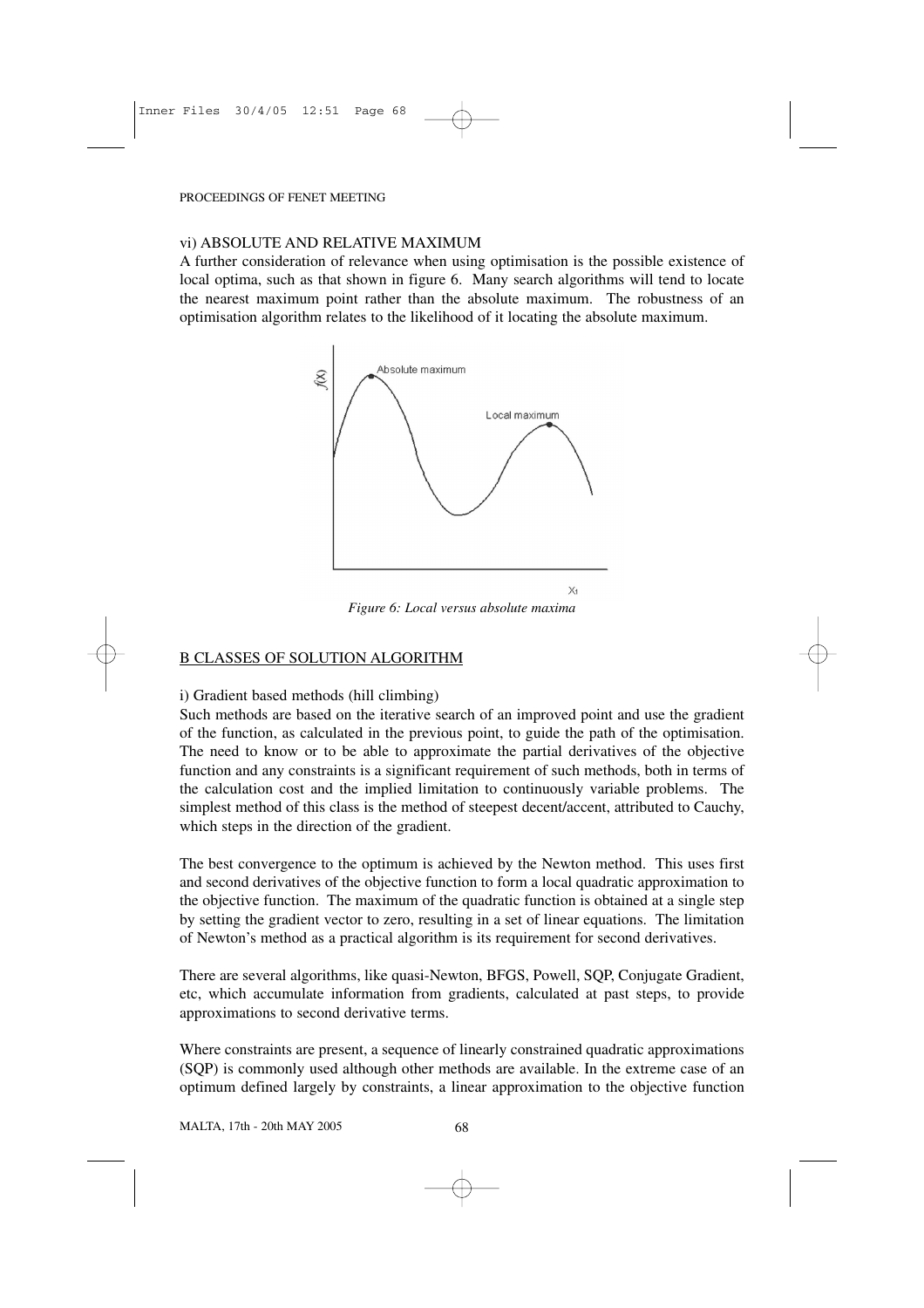and constraint set is sufficient to solve the problem. The simplex Linear Programming method moves from vertex to vertex of the constraint set, progressively replacing one constraint at a time to increase the value of the objective function. Where the problem exhibits some non-linearity the method can be used recursively on a sequence of linear approximations in the SLP method.

A key characteristic of all the above methods is that they act on the basis of local information, making a sequence of improvements until a local optimum is reached. This means that they are not robust in the sense that they are not assured of reaching the point associated with the absolute maximum.

# ii) Heuristics

In general heuristic methods combine a strategy for generating new points to search the design space with a selection process to identify the best trials. Among the heuristics algorithms, the most commonly used ones are the Evolutionary Algorithms, and in particular the Genetic Algorithms (GA). They are robust, since they can be used for real and discrete variables, in highly or weakly non-linear problem types, for global search or refinement and they can also address multi-objective problems.

Genetic Algorithms are based on an analogy with the biological evolution, since the configurations defined by the different combination of variables, or individuals, improve their fitness generation after generation. Other implementations of evolutionary algorithms simply take random steps from a single parent to generate a further generation of candidate designs. Strategies to control the step-length are important: the technique of simulated annealing, for example, uses an analogy with the solidification of crystals to regulate convergence.

Other heuristic techniques are simply sets of rules that are intended to lead to an improved point. If they are based on a strategy to satisfy the Kuhn-Tucker necessary conditions above then they should at least lead to a local solution of the optimisation problem, otherwise they are likely to converge to an arbitrary point with no real expectation of optimality, despite exhibiting some desirable characteristic.

# **4: THE APPLICATION OF OPTIMISATION TO PRODUCT DESIGN**

A consensus was reached during project that it is not possible to define a-priori what is the best optimisation methodology but, by classifying the problems being addressed it is possible to derive "rules-of-thumb" that can suggest to the engineer which strategies are likely to be efficient in providing performance improvements for a given optimisation problem. This is summarised in the 'applicability table' to be found in the report [19].

In this section, we pick up on the content of the section 2A, covering historical context, and develop it further. The organisation of this section mirrors that of section 2C in which the forms of optimisation relevant to PSO are outlined. Broadly this takes us from the highlyidealised design problems, amenable to solution with very few function evaluations that characterised early work in the field to far more generic approaches introduced in recent years.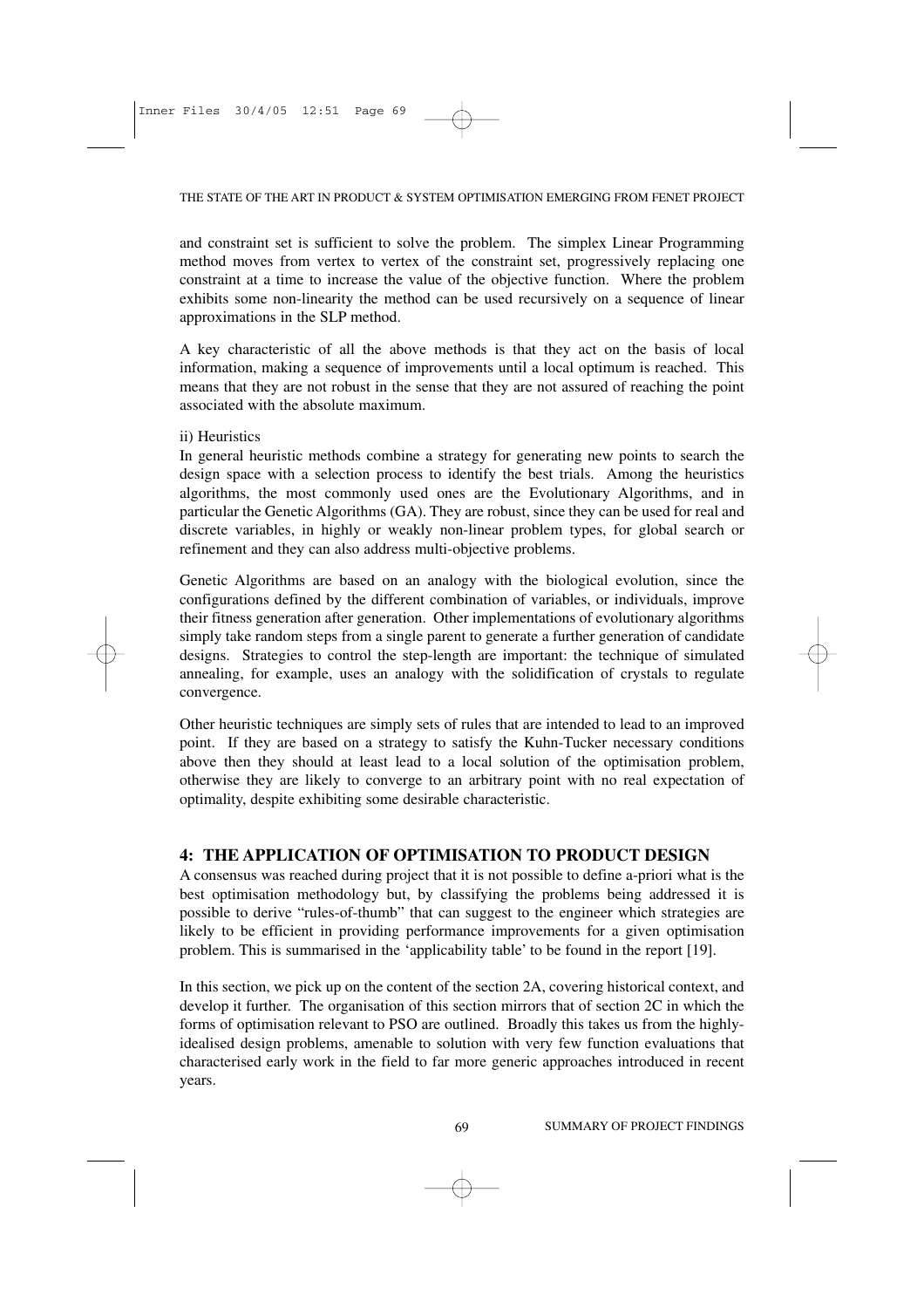#### A SIZE OPTIMISATION.

Size optimisation has traditionally been used within the aircraft industry by structural engineers. The starting point is a defined topology and structural shape and the goal is to reduce mass, even at the expense of increased manufacturing cost. Only the thickness or cross-sectional areas of structural members are used as design variables.

#### i) The stress-ratio method

The simplest technique which may be used for design for strength is the stress-ratio method. This predicts the stress in a structural member by assuming the stress resultant to remain constant, as it would for a statically-determinate structure, thus:

$$
\sigma(t) = \frac{N}{t}.
$$

The value for thickness taken to correspond to a fully-stressed structural member is therefore given by

$$
t^+ = \frac{N}{\overline{\sigma}} = \frac{\sigma(t)}{\overline{\sigma}}t
$$

This formula is applied recursively in order to satisfy the constraint equations within the optimality conditions. This is an example of a heuristic approach that is known to give rise to reasonably light and strong structures despite the fact that optimality is not assured other than for a statically determinate structure under a single loadcase. The attraction of the approach is that it is not necessary to calculate design sensitivities (gradients) and so it can be used effectively with 100,000s of design variables and many times that number of potential constraints.

#### ii) Gradient-based methods including SQP

Many size optimisation codes were developed within the Aerospace companies to address a wide range of structural performance constraints including strength, stiffness, local and overall buckling, natural frequency, vibration reduction, static divergence and aeroelastic flutter. Broadly, this is possible because the required design sensitivities are available at little cost. Given the FE equations for statics:

$$
\mathbf{K}\mathbf{u} = \mathbf{p}
$$

taking partial derivative gives

$$
\frac{\partial \mathbf{u}}{\partial x} = -\mathbf{K}^{-1} \left\{ \frac{\partial \mathbf{K}}{\partial x} \mathbf{u} \right\}
$$

where the load **p** is assumed to remain unchanged. Similar algebraic expressions can be calculated for each of the other constraint types addressed and the gradient of mass, as the objective function, is known explicitly. These programs can be used effectively with 1000s of design variables and, typically, only require 10-20 function evaluations (by FE analysis).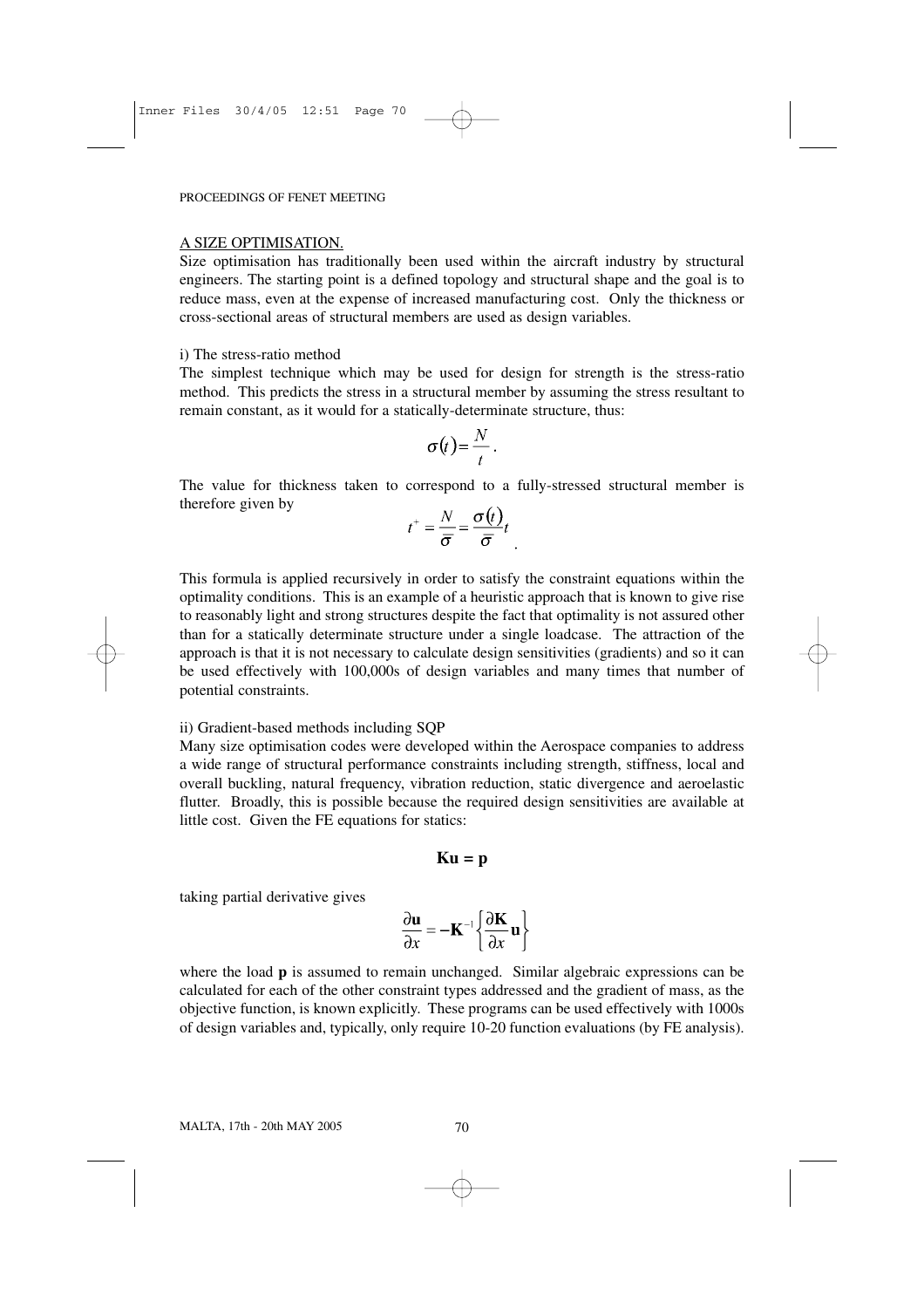## B SHAPE OPTIMISATION

## i) Structures – gradient-based methods

Some of the programs developed by aerospace companies are capable of including shape optimisation, although here both the task of choosing a good parameterisation and calculating design sensitivities are not nearly as simple. Problems of this class are typically run with 100s of design variables although 1000s are possible. If analytic sensitivities are not available then a finite difference approach is needed in which one additional analysis is required for each design variable to give:

$$
\frac{\partial g_i}{\partial x_j} \cong \frac{g_i(x_j + \Delta x_j) - g_i(x_j)}{\Delta x_j}.
$$

The need for repeated analysis significantly reduces the number of design variables it is practical to use in the design process.

## ii) CFD – gradient-based methods

Shape optimisation is also relevant to aerodynamicists. A typical problem might be to reduce drag at cruise whilst maintaining adequate lift during the low sub-sonic take-off state. Again, the selection of suitable parameterisation for a wing profile is not straightforward and design sensitivities are normally calculated using finite difference approximations as above, although analytic derivatives can be calculated using adjoint methods. An iterative CFD solver will normally re-converge given a small perturbation in far less time than that taken for the reference solution so gradient-based methods are practical even for the computationally expensive Navier-Stokes codes. Typically the number of design parameters would be in the 10s.

Although this section describes the use of CFD in the context of aerodynamics design, the same approach is used in the context of hydrodynamics for ship design.

# iii) CFD – heuristic methods

For this last problem many practitioners would choose a heuristic method such as GA. Although the cost of taking a population of designs through several generations may be high, design sensitivities are not required and the robustness of the method is attractive. Moreover the exploration of Pareto frontiers through the use of multi-objective GA (MOGA) follows naturally. Elapsed times for optimisation runs can also be considerably shortened if one is fortunate enough to have access to multiple processor machines since GA is a natural candidate for coarse-grained parallel processing.

# C TOPOLOGY OPTIMISATION.

Some of the most innovative applications of PSO are in the area of topology optimisation. These approaches tend to be highly heuristic. Typically the approach adopted is to define a fixed ground mesh of elements which are progressively selected or removed according to some optimality criterion. It is like starting a sculpture with a big block of material and chipping away till a topology emerges that best meets the criteria.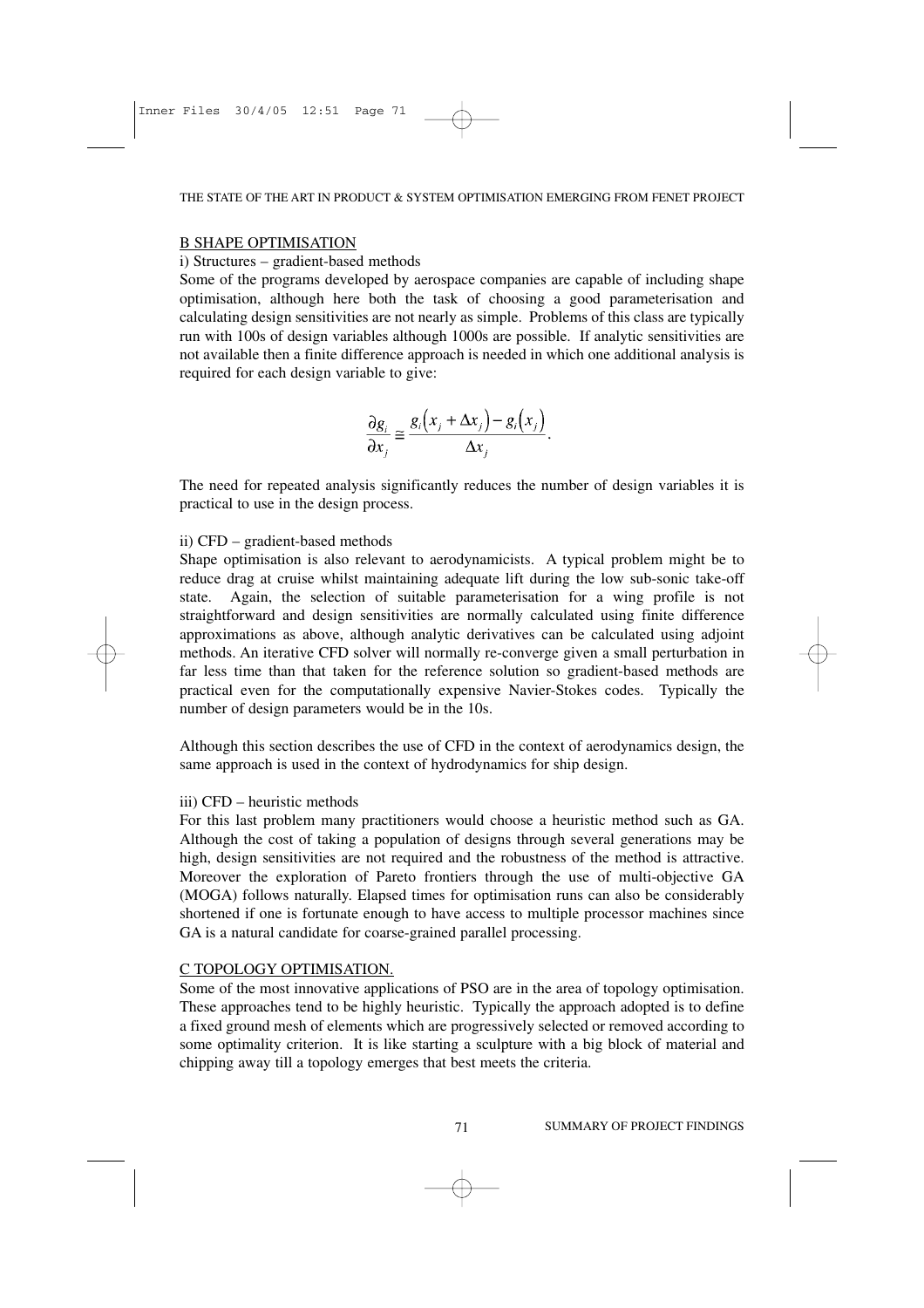Topology optimisation is appropriate where the actual form of the structure is not prescribed in advance. What is specified is the spatial extent in which the structure may exist, together with the optimality criteria and design constraints that need to be applied.

In Aerospace the use of topology optimisation for the design of ribs in the leading edge of the A380 wing has been well-publicised. In mechanical engineering, topology optimisation has been used to determine the topology of cast components such as automotive suspension arms. An initial design concept can be developed by designing for minimum compliance but, ultimately, there are static and dynamics constraints and manufacturing constraints to do with the costs of competing construction techniques, forging, stamping, welding, investment casting need to be addressed.

The traditional single criterion which has been used to guide to selection of material in topology optimisation is the fully stressed design (FSD), in which each part of the final structure is at the same stress. As discussed above in the context of size optimisation, the absence of any reference to an objective function in the formulation means that there is no reason to expect an optimum design will result. The maximum compliance approaches more closely follow the distribution consistent with the Kuhn-Tucker conditions.

Over the last few years, methods have emerged that can detect an optimal topology under multiple criteria and multi constraints. The criteria consist of stress, stiffness, buckling load, frequency and moment of inertia. Indeed any physical quantity that can be measured together with any physical process that can be analysed can now be included in topology optimisation

There are currently several methods that are effective in solving commercial topology optimisation problems, including: Optimality Criteria [16] based a dual formulation of the original design problem; Homogenization [17] which assumes micro-structural form of the material selected by mathematical programming techniques and Evolutionary Structural Optimisation (ESO) [18] in which elements of a fine FE mesh are slowly removed driven by optimality conditions drawn from the KT conditions with multiple constraints.



*Figure 7: ESO applied to of Michell cantilever problem*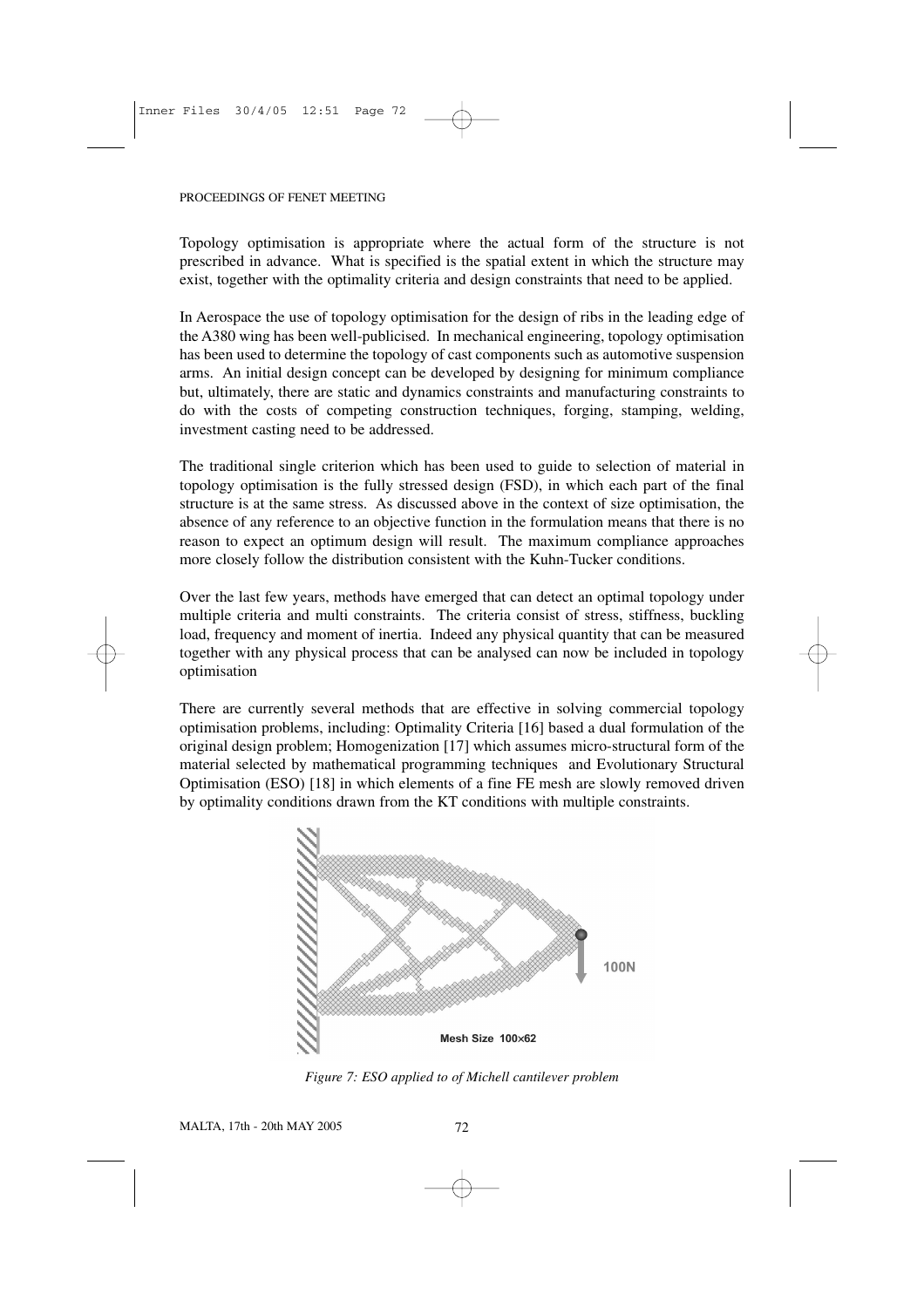#### THE STATE OF THE ART IN PRODUCT & SYSTEM OPTIMISATION EMERGING FROM FENET PROJECT

## D NON-GEOMETRIC OPTIMISATION

As the scope of the PSO process broadens there is an increasing tendency for nongeometric parameters to enter the optimisation. Cost is one example with NASA conducting studies with "cost as an independent variable" (CAIV). Broadly, the output from such a study is cost/performance trade off data in the form of a Pareto frontier which provides critical information to aid decision making.

# **5: PROCESS INTEGRATION**

# A PROCESS DEFINITION AND CONTROL

So far in this paper, attention has focussed upon the tools and techniques of PSO and the degree of usage that have been found practical in support of the industrial product design process. A further area of increasing importance, that has not been addressed this far, is the context in which these tools are used. In recent years, a number of process integration frameworks have become available with the potential to make the tools required for PSO far more accessible

From a survey conducted within FENet, it is clear that companies operate a wide variety of internal optimisation processes that suit their product and that these internal processes contribute to the success of their business. It follows that it is more important to give the company the tools to integrate algorithms and processes that best suit them than to try to develop a very general purpose programme that suits nobody.

The most basic integration approach simply requires the ability to run a number of executable programs from the operating system. Greater flexibility can be achieved by using one of a number of scripting languages which have become available including Python, Visual Basic and Java. The Process Integration frameworks take this a step further by offering a graphical environment in which the user can define and run chains of tools, with the exchange of data, to suit his company's objectives.

Some process integration frameworks, such as Optistruct (Altair), BossQuattro (Samcef) and modeFrontier (Enginsoft) placed the major focus on optimisation tools whilst others, including ModelCenter (Pheonix Integration), had their principle focus on Enterprise integration. The market leader in the area, iSight (Engenious), and Optimus (LMS/Noesis) have traditionally occupied the middle ground but an overall convergence of functionality is evident. Process integration frameworks allow simulation tools to be brought together using resources from across the distributed computer networks within the company, or even going outside to access resources across the internet (security permitting), and at the same time offer a wide range of embedded tools and utilities such as Response Surface Methods, statistical tools to support Robust Design and support for graphical presentation.

Legacy codes are 'wrapped' so that data fields from both their input and output files exposed to the system allowing data to be exchanged throughout the process. For the more modern codes, run through the use of a graphical user interface (GUI), it may be necessary to open GUIs for the individual tools incorporated into a process chain. More often, however, the application will be run without user-intervention with control coming through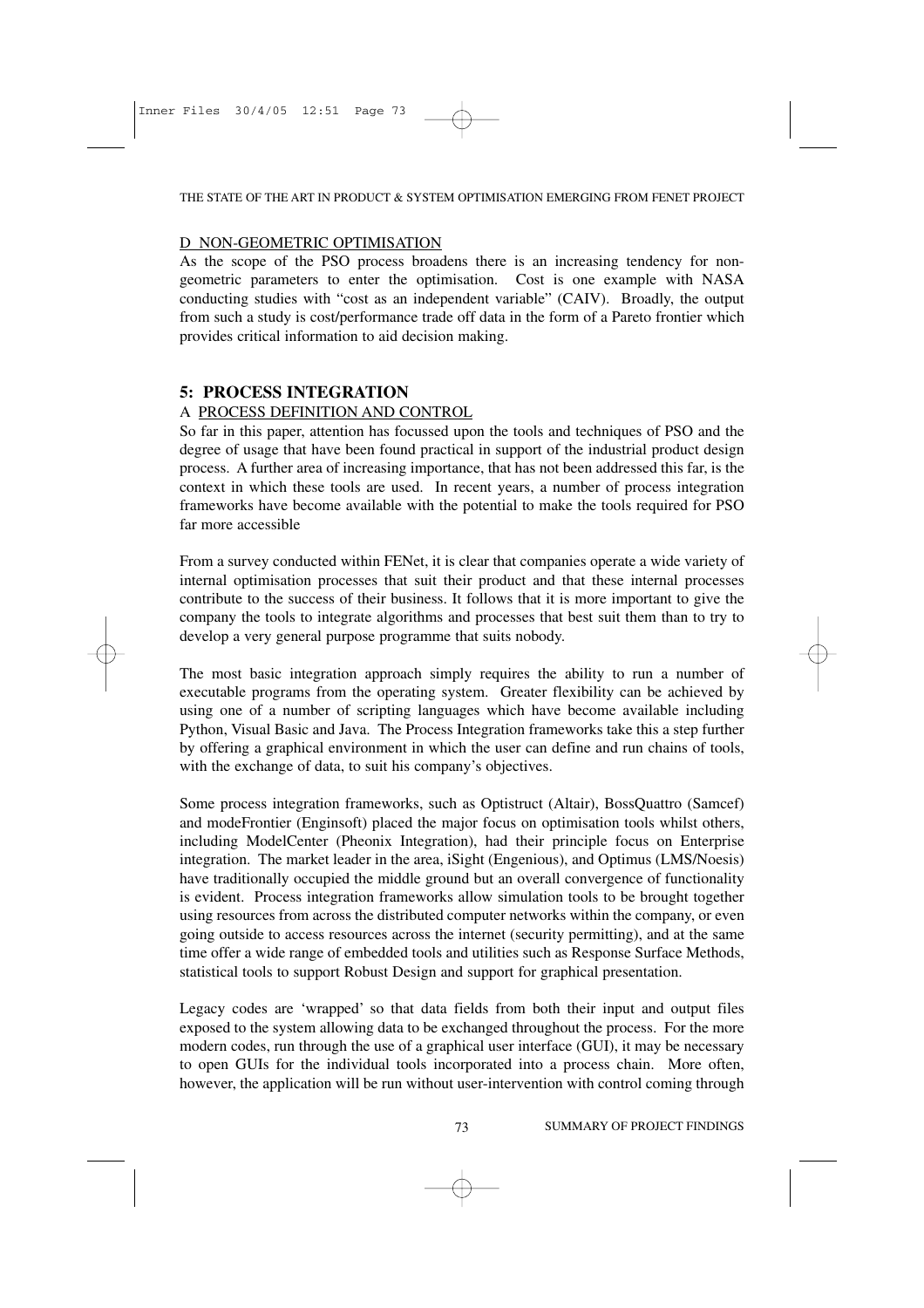the use of any API offered by the application. Such issues are discussed in a FENet report [20].

A typical process chain may include steps such as accessing key defining parameters for a potential product from a product data model along with a specification of the design requirements and the intended operating environment. These parameters may then be passed into a CAD system to allow the creation of a geometric representation of the design concept. In turn this is likely to be used to support the construction of a number of numerical models used to capture aspects of the product performance.

Once an automated process for running product assessment tools is established, a large number of repeat runs can be carried out to explore the potential design space. Finally, output from the system needs to be brought together to support a decision making within the product improvement process. Provided the number of factors controlling the design is reasonably small the response can also be captured using response surface analysis, below.

# B SUPPORTING TECHNOLOGIES

# i) Response Surface Methodology

RSM attempts to approximate the output of expensive computational or experimental processes by a sequence of much simpler interpolations in which functions are approximated by response surfaces. Typically it combines Design of Experiments (DOE) with Response Surface Analysis (RSA) [21].

The DOE part of this is a traditional method first developed in Japan for manufacturing quality control. In essence it is a method that, given a set of input parameters with upper and lower limits on the values they may take, determines the minimum number of function evaluation required to provide information relating to the significance of individual variables, in isolation and in combination. Several DOE methodologies exist including: random and quasi-random sampling, factorial DOE (systematic sampling on pre-defined variables intervals) and Orthogonal Arrays (sampling is done according to orthogonal arrays by Taguchi or Fisher).

The RSA methodologies serve to interpolate available data in order to predict, locally or globally, the correlation between variables and objectives. Methods include: RSA with linear coefficients using Polynomials, Taylor Series or Fourier Series and Linear Kriging. Methods with non-linear coefficients include Neural Network and Gaussian Processes. Response Surfaces are particularly valuable when a large number of repeated studies are required to support multi-objective trade-off studies in which the problem may be reformulated many times or for robust design studies in which Monte-Carlo simulation can be used on the constructed response surface.

The major limitation in the use of RSM leads is the excessive number of response function evaluations required for anything but a very small number of parameters. Also it should be bourn in mind that a response surface model is not a substitute for a proper physics-based model, it can interpolate reasonably well but the quality of extrapolation beyond the available data could be poor.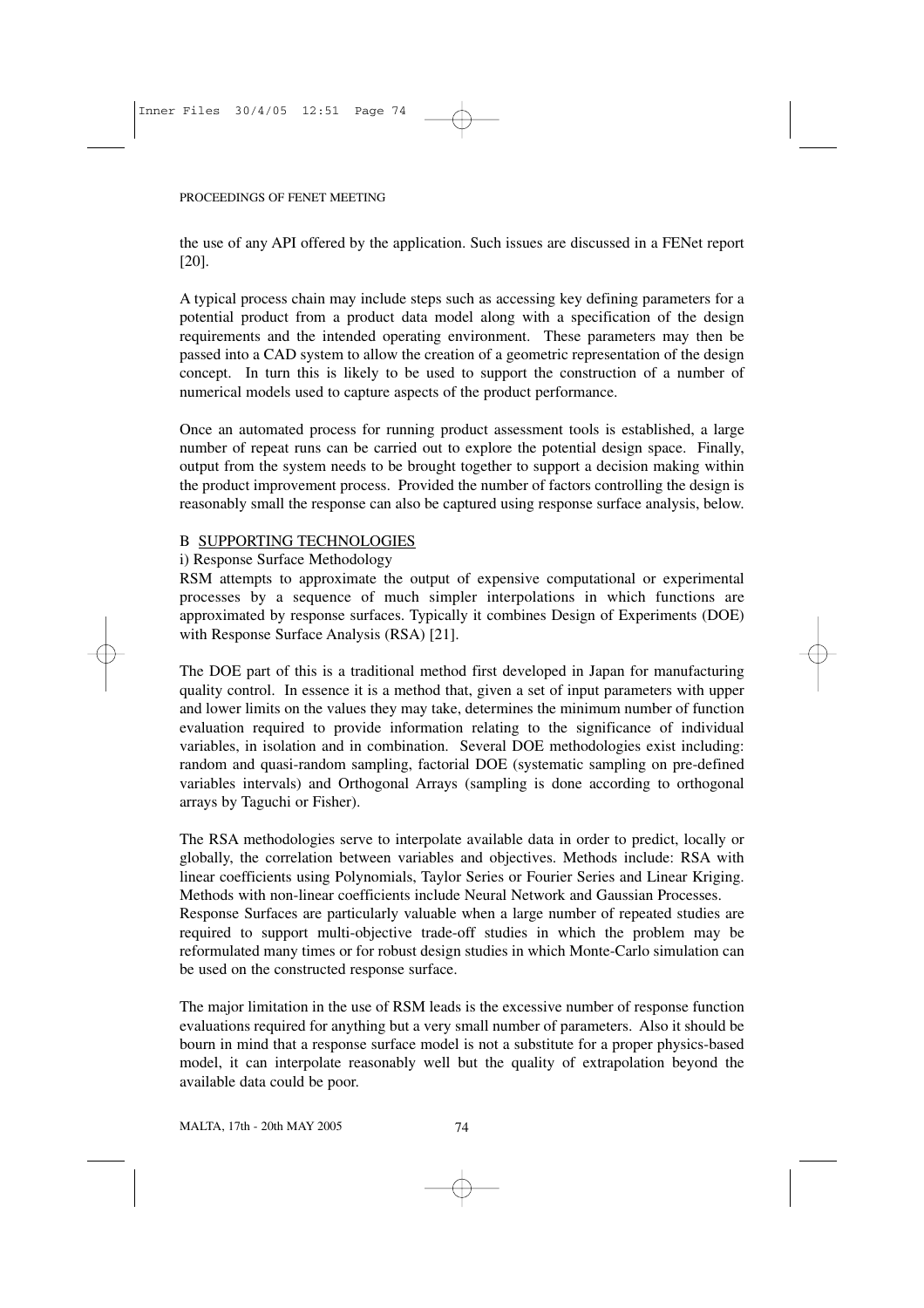## ii)Robust Design Optimisation.

It is one thing to determine some optimal set of design variables, but another to be able to say that the design is robust. By robust is meant that a small variation in one design variable, or group of variables, will not cause a major shift in the response. In other words the minimum that represents the optimum is as flat as possible rather that a steep sided valley.

The need for Robust Design method appears in many contexts [22]. During the preliminary design process, the exact value of some input parameters is not known. For example, in turbo-machinery this could be the case of the mass flow rate or the inlet pressure, or in aeronautics, the flight speed, the angle of attack, the air temperature, etc. Consequently, the aim is try to look for a solution that exhibits as weak dependence as possible on the unknown input parameters. Another important concern in the design optimisation is to find a solution that is insensitive to small manufacturing process errors. In some cases traditional single-point optimisation tends to 'over-optimise' the solution, producing a final design that offers good performances at the design point but has poor off-design characteristics. Many numerical methods have been developed for optimal design under uncertainty in the input parameters: [23-26].

iii) Reliability Based Design Optimisation.

These methods can examine ranges of design data with probabilistic effects on occurrence and report on the most sensitive issues. As discussed above, there can often be a difference between the design for an object and how it is eventually made, parts can be undersize or over, holes can be in different locations; material values, strength allowables in particular, can vary widely. The term Stochastic FEA is being used for this type of situation, in recent years the word fuzzy data has been used. Other techniques used here include Monte-Carlo Methods whereby data sets that span the range of potential variation are shot through the solver(s) and the resulting cloud of results again scanned for sensitivity or insensitivity. In addition the range of physical processed incorporated into the design can include, fluid, thermal, electro-magnetic as well as the traditional structural.

# **6: CONCLUSIONS**

It is evident that Product and System Optimisation does not represent a single technology, so there are no simple measures of technological maturity and industrial uptake available for this State of the Art review. Rather the subject may be characterised by a range of techniques, beginning with highly restrictive but computationally efficient techniques for size optimisation, through somewhat heuristic approaches to topological design and, finally, reaching the new generation of process integration tools capable of supporting design at a systems engineering level.

For each aspect of the technology, guidance may be given as to the likelihood of gaining meaningful results in the light of past application. The lack of shared functionality has also made the development of benchmarks difficult for the PSO task within FENet; advice tends to be qualitative rather than quantitive. For example, it is difficult to compare the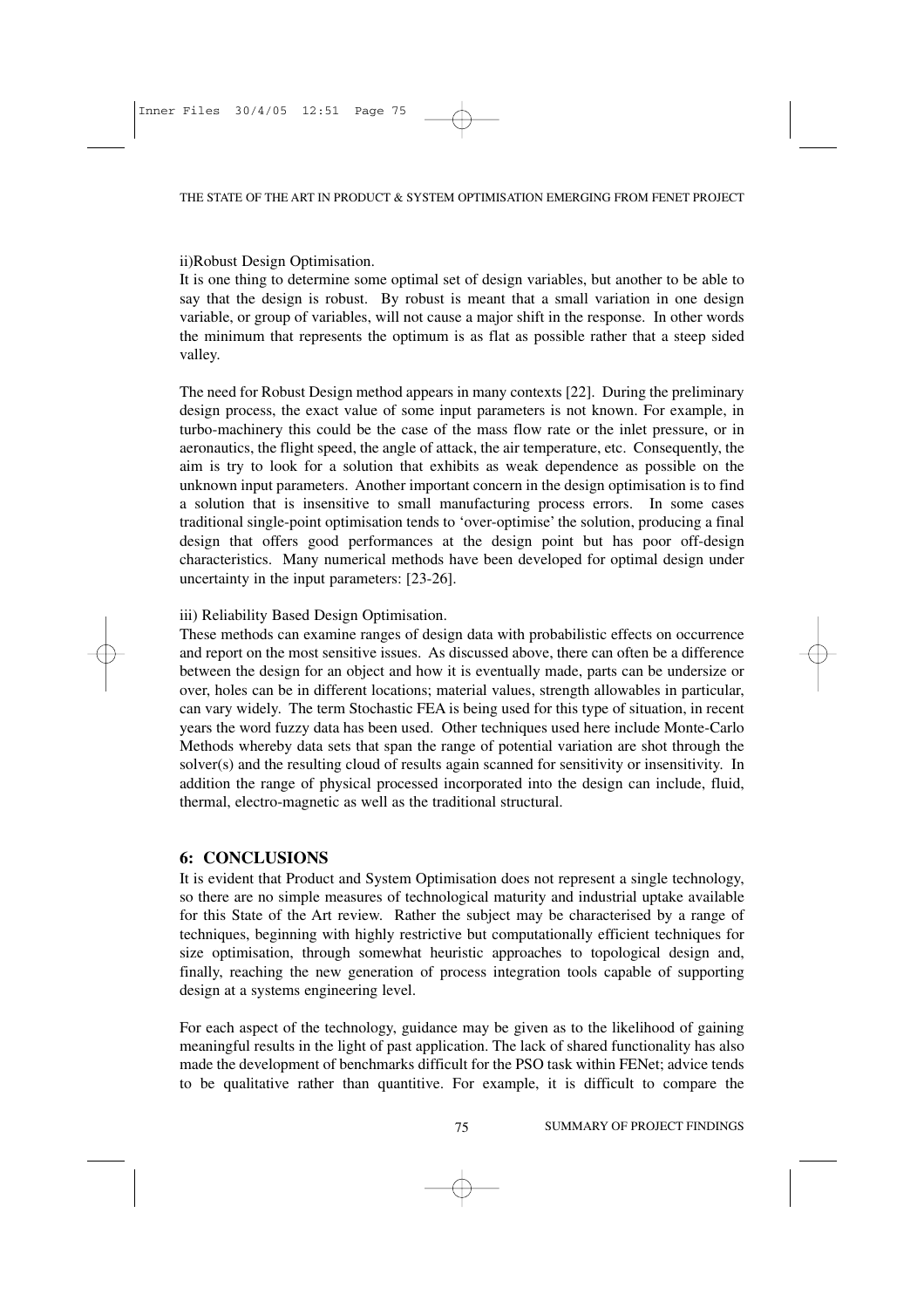effectiveness of size optimisation for strength, operating with 100,000 design variables, with a multidisciplinary study using response surfaces that may struggle with 10 variables. To a large extent, the problem formulations, as described, are mapped to the needs of the available solution techniques, rather than the other way round. The extent to which this produces a match with industrial needs varies with industry sector.

Overall, Product Optimisation is reasonably well established in the sense of technology maturity level, although the limited uptake in industrial design means it has yet to make as full a contribution to product improvement as one may wish to see. The position as far as System Optimisation is concerned is less clear.

The first references to the subject in FENet used the term to refer to the manufacture and processing that goes into making the product. Few examples have been found to demonstrate maturity in this area although techniques such as the Design of Experiments would appear to be well-suited to the problem. Most of these complex processes are multiphysics in character it is likely that further development in use of physics-based modelling must precede the wider use of optimisation.

A second interpretation of the term System Optimisation uses it to refer to matching the behaviour of the product within an assembly to meet wider performance goals, in response to customer requirements. Here, the relatively new breed of Process Integration tools contributes to the task, although stronger links between system engineering principles and the product design at a detailed level of are probably required at corporate level as well as that of tool integration. The total current market for Process Integration tools is probably less than a tenth of size it should be for the health and quality of product design.

As a final thought: designing without an understanding of the mathematics of optimisation is like backing horses without understanding probability theory – both are possible …

# **REFERENCES**

- 1 STEVEN G, 'Product and System Optimisation in Engineering Simulation', FENET Report, 2003.
- 2 GALILEO G L, 'Discorsi e dimonstrazioni matematiche intomo a due nuove scienze attenenti alla mecanica et i movimenti locali', Leida, 1687.
- 3 PARENT A, 'Des points de la rupture des figures. D'en deduire celles qui sont partout d'une resistance egale', Mem Acad Roy Sci Paris, 1710.
- 4 MAXWELL C, Scientific Papers 11, p175, Cambridge University Press, 1890
- 5 MICHELL A G M, 'The limit of economy of material in frame structures', Phil Mag 8, 589- 597, 1904.
- 6 COX H L and SMITH H E, 'Structures of Minimum Weight', Aeronautical Research Council Reports & Memoranda, No 1923, Nov 1945.
- 7 RAZANI R, 'The behaviour of the fully-stressed design of structures and its relationship to minimum weight design', AIAA Journal, Vol 3 No 12 Dec 1965.
- 8 BEALE E M I, 'Mathematical Programming in Practice', Pitmans London, 1968.